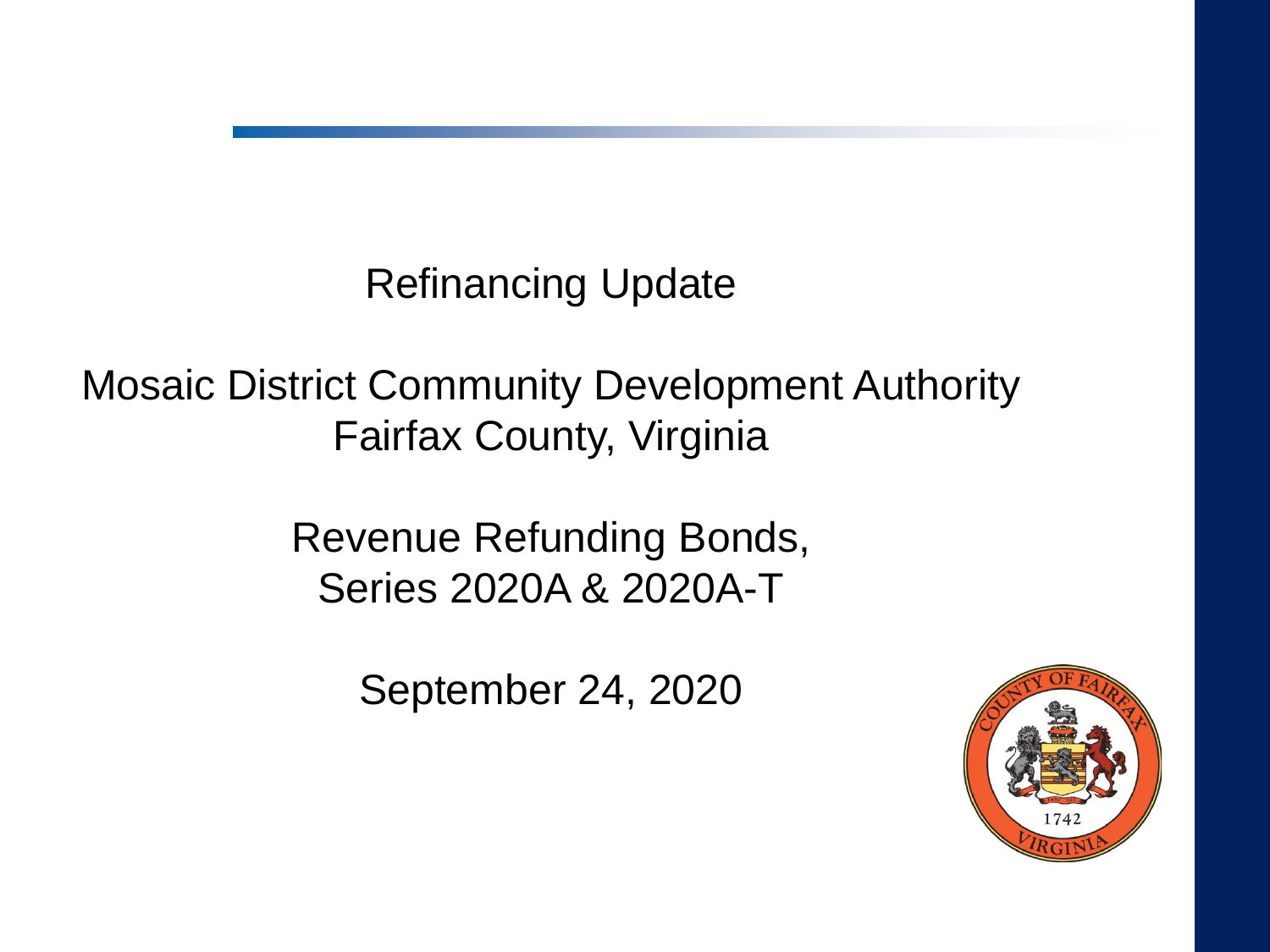# **Mosaic Refunding Update**

- In 2011, the Fairfax County Community Development Authority ("CDA") issued Revenue Bonds, Series 2011A (Tax-Exempt) & Series 2011A-T (Taxable) to finance development of the Mosaic District
- CDA Bonds were not backed by Full Faith and Credit of the County; and carried no investment grade ratings
- The County plans to refinance the 2011A Bonds on a tax-exempt basis and the 2011A-T Bonds on a taxable basis for savings
- Debt service on 2020 Bonds will be level to provide predictability
- Staff & Financial Advisor pursuing Investment Grade Ratings

|                                    | Series 2020A                                                                                              | <b>Series 2020A-T</b>                                                                                  | <b>Total</b>                                                                                              |
|------------------------------------|-----------------------------------------------------------------------------------------------------------|--------------------------------------------------------------------------------------------------------|-----------------------------------------------------------------------------------------------------------|
| NPV Savings (\$)                   | \$13.7 million                                                                                            | \$4.6 million                                                                                          | \$18.3 million                                                                                            |
| NPV Savings (%)                    | 30.9%                                                                                                     | 25.7%                                                                                                  | 29.4%                                                                                                     |
| <b>Annual Cash Flow</b><br>Savings | -\$2.5 mil in FY21<br>-Ascending savings<br>ranging from \$422k in<br>FY22 to \$2.0 mil in<br><b>FY36</b> | -\$1.0 mil in FY21<br>-Ascending savings<br>ranging from \$109k in<br>FY22 to \$759k in<br><b>FY36</b> | -\$3.5 mil in FY21<br>-Ascending savings<br>ranging from \$532k in<br>FY22 to \$2.8 mil in<br><b>FY36</b> |

\*Assumes market conditions as of September 8, 2020 & assumes credit rating in 'Baa2' category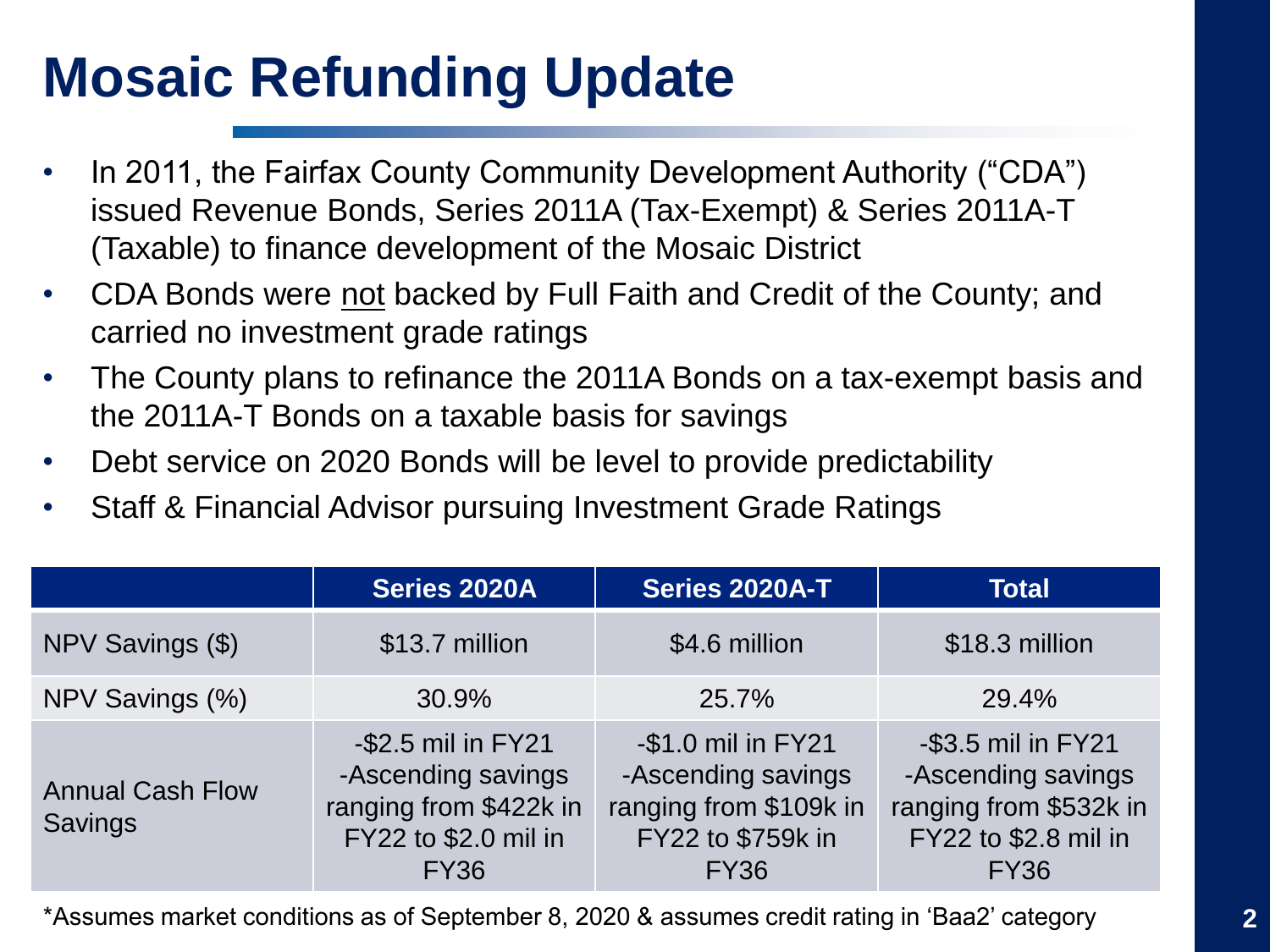## **FY 2021 Mosaic CDA TIF Calculation**

| <b>Item</b>                                | <b>Amount</b> |
|--------------------------------------------|---------------|
| Assessed Value 1/1/20                      | \$672,598,740 |
| Less 2007 Base Value                       | \$38,271,740  |
| Net Assessed Value for TIF Calculation     | \$634,327,000 |
| <b>Fairfax County Real Estate Tax Rate</b> | 1.15          |
| <b>TIF Revenues</b>                        | \$7,294,761   |
| <b>Debt Service</b>                        | \$5,664,600   |
| TIF Revenues Over / (Under) Debt Service*  | \$1,630,161   |

\*Retained in the County's General Fund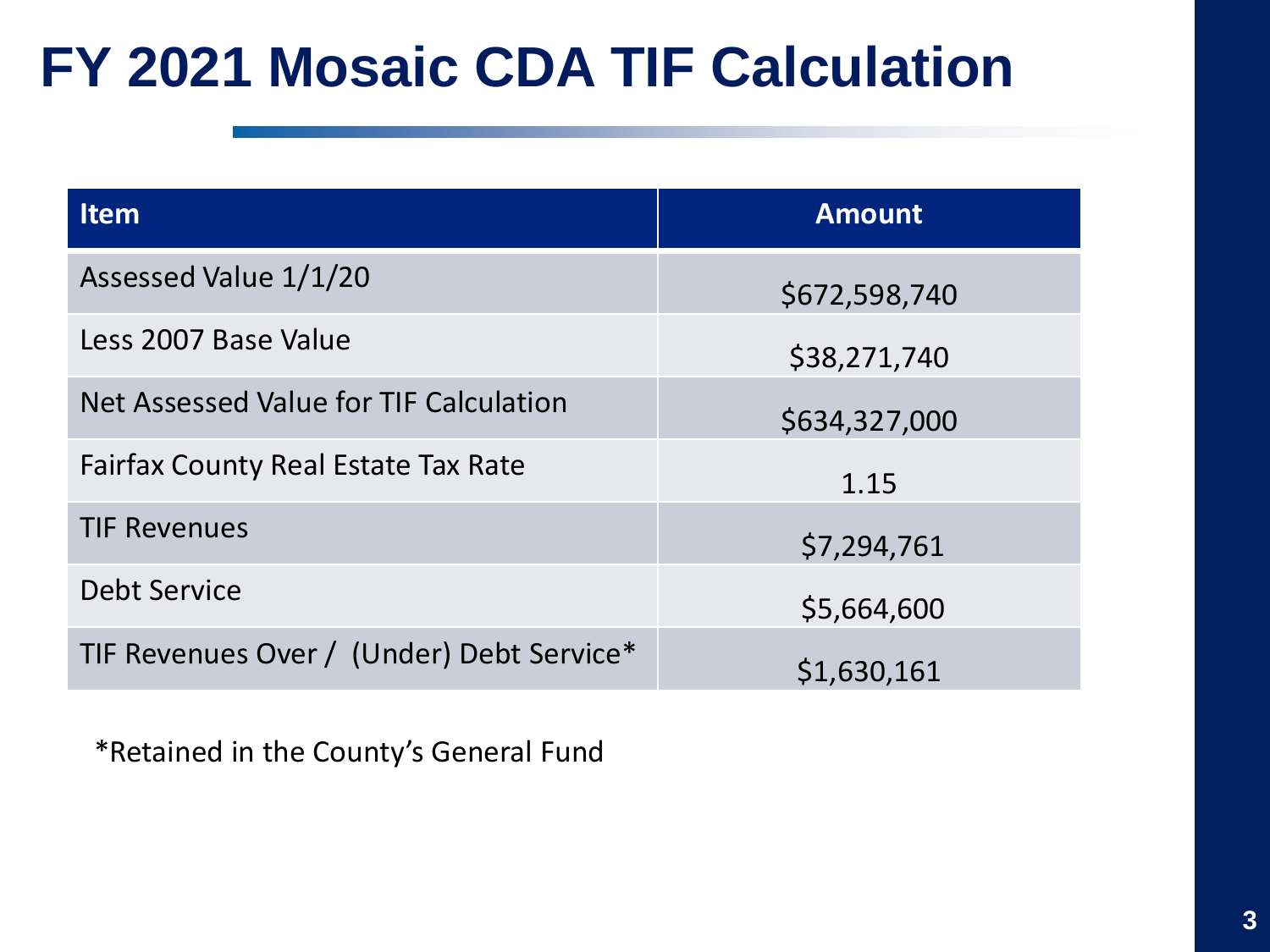#### **Debt Service Structure**

*The Series 2020A & 2020A-T Bonds will be structured with level debt service, eliminating uncertainty of an escalating debt service structure.*

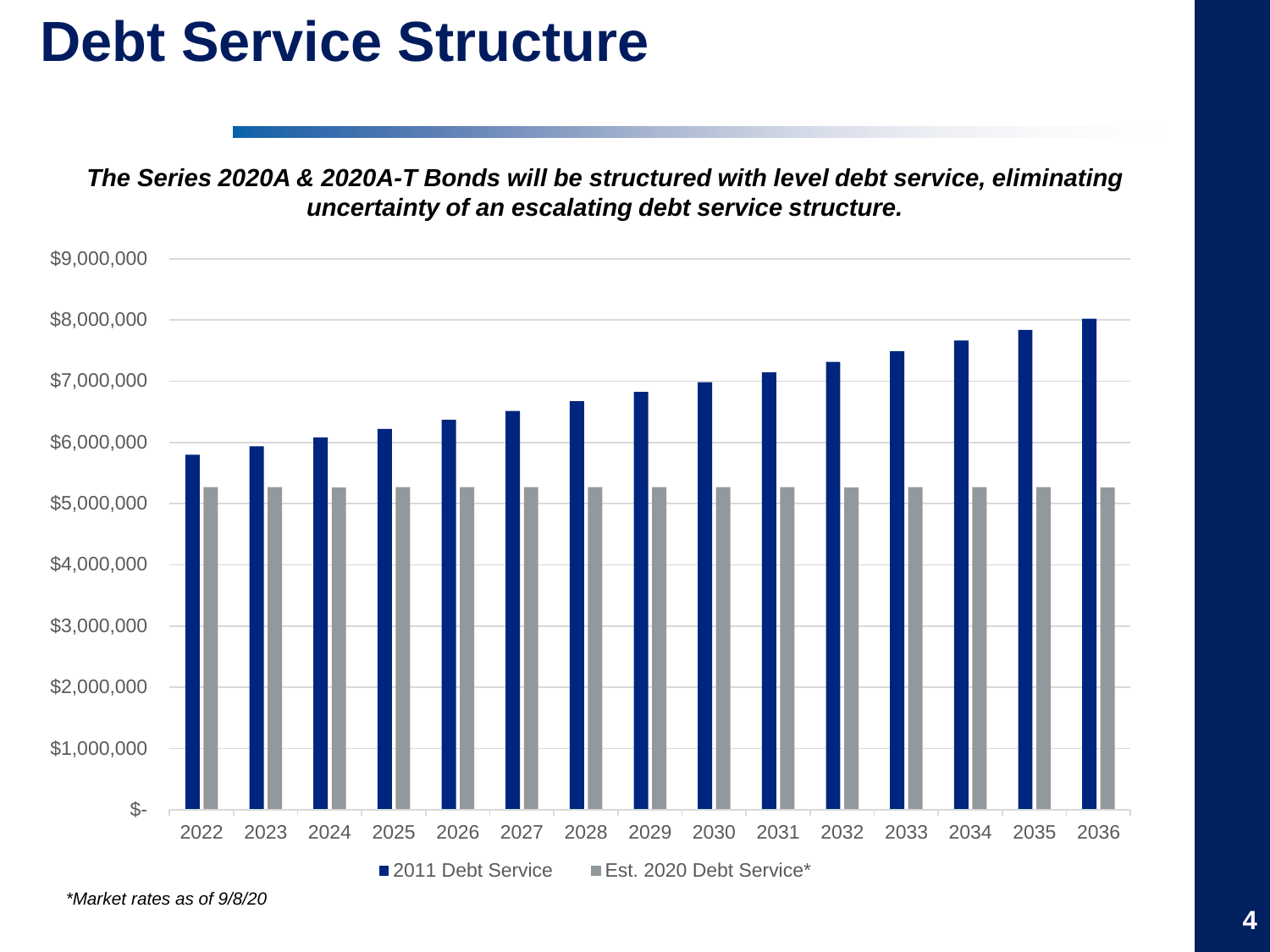#### **Revenue Forecast**

- The District administrator (Municap) has prepared updated revenue forecasts
- Key assumptions
	- 2% annual AV growth
	- Tax rate of \$1.15/\$100 of assessed value remains unchanged



**Est. Annual Revenues (Est. 2020 Debt Service\***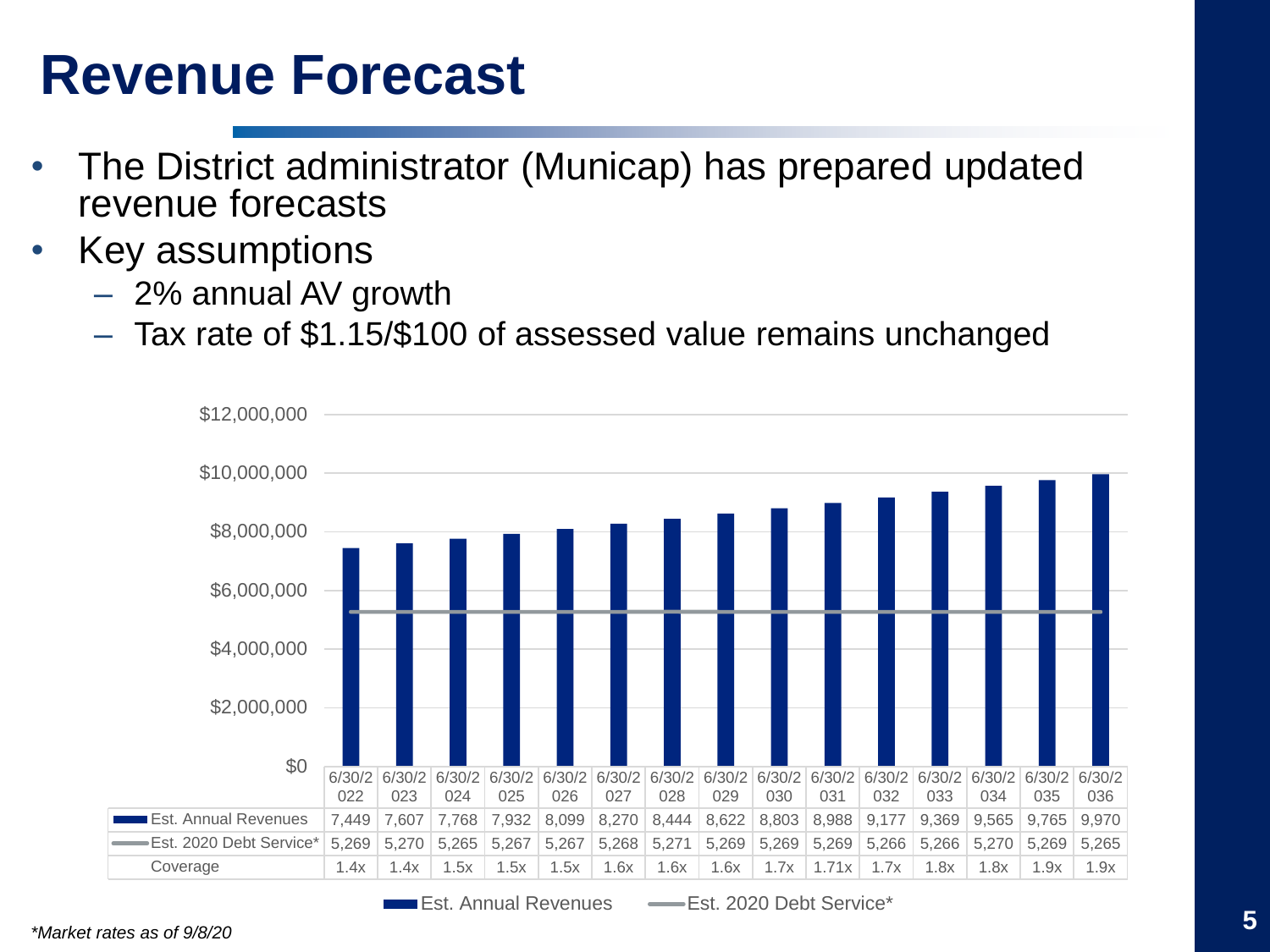# **Surplus Fund**

- Current balance of \$5.4 million
- Expect to release approximately \$1.6 million to use as a source of funds to reduce amount of Series 2020 bonds to be issued; leaving \$3.8m balance
- Requirements in MOU to deposit amounts into Surplus Fund will remain the same
- Draft language in trust indenture to permit release of amounts in future, at CDA's request
	- Aligned with provisions in MOU
	- Requires minimum balance of one half of annual debt service of approximately \$2.5 million
	- Anticipate release of additional \$1.3 million
- Funding to be maintained to safeguard against any future need for a Special Assessment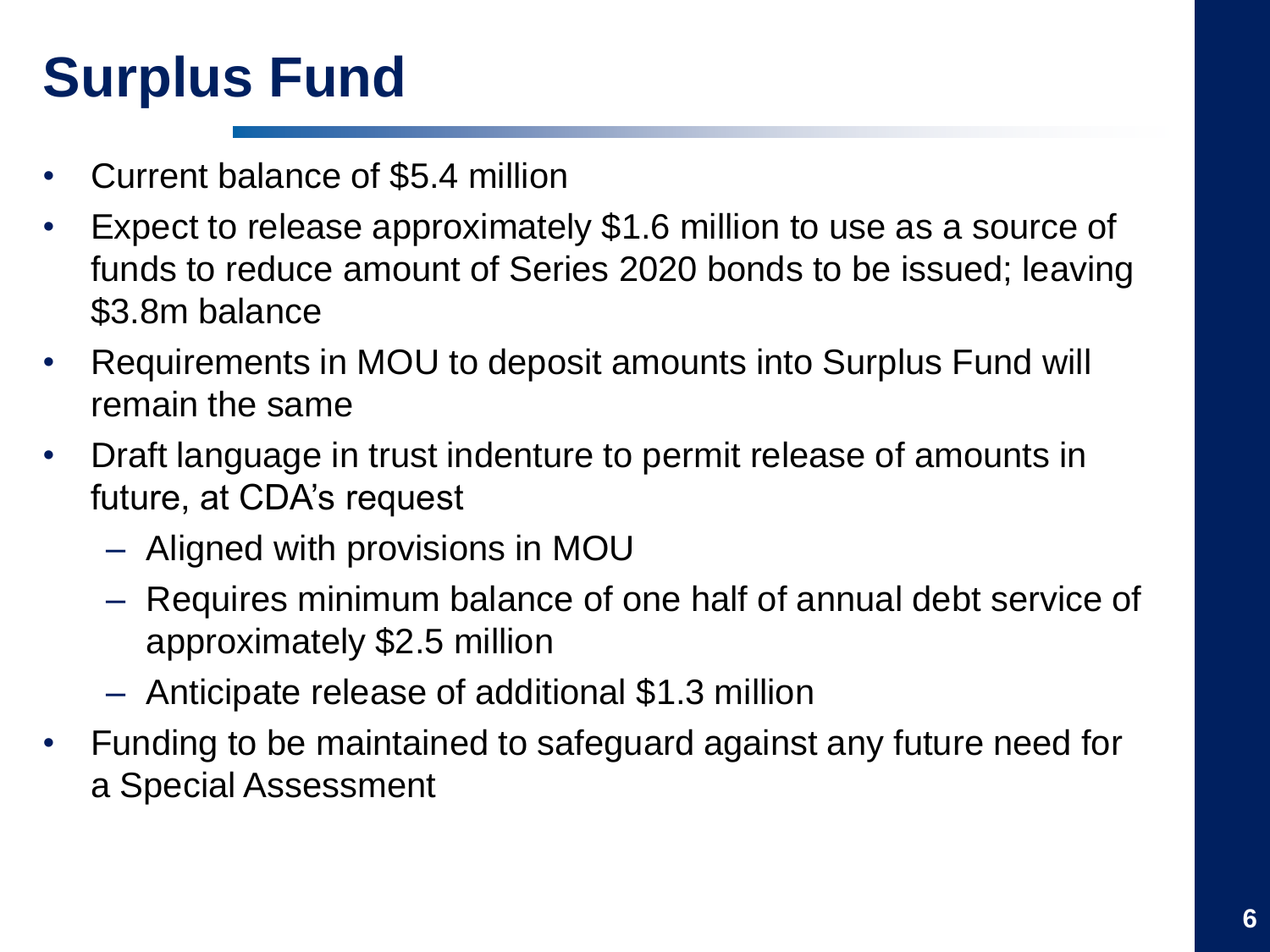### **Bond Sale Timeline**

| <b>Date</b>              | <b>Item</b>                         |
|--------------------------|-------------------------------------|
| September 24, 2020       | <b>CDA Board Meeting</b>            |
| September 29, 2020       | <b>Board of Supervisors Meeting</b> |
| Week of October 26, 2020 | <b>Bond Sale Pricing</b>            |
| Week of December 7, 2020 | <b>Bond Sale Closing</b>            |